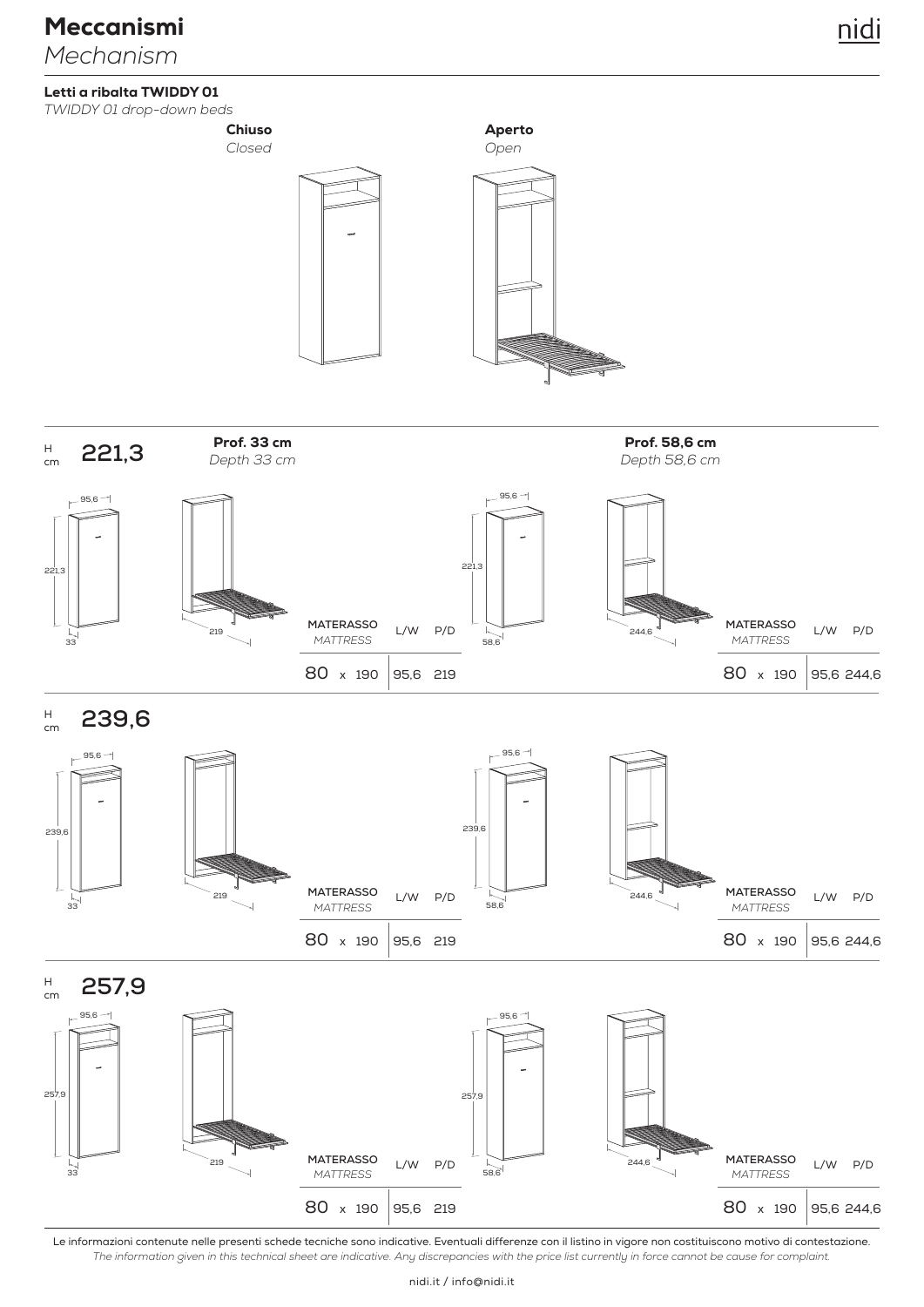### Letti a ribalta TWIDDY 02

*TWIDDY 02 drop-down beds*

# *Closed* Chiuso

*Open* Aperto

![](_page_1_Figure_7.jpeg)

**98,5** H cm

*Depth 33 cm* Prof. 33 cm

![](_page_1_Figure_10.jpeg)

![](_page_1_Picture_11.jpeg)

|  | <b>MATERASSO</b><br><b>MATTRESS</b> | $L/W$ $P/D$ |    |
|--|-------------------------------------|-------------|----|
|  | 80 x 190 210                        |             | 97 |

**111,5** H cm

![](_page_1_Figure_14.jpeg)

**123,5** H cm

![](_page_1_Figure_16.jpeg)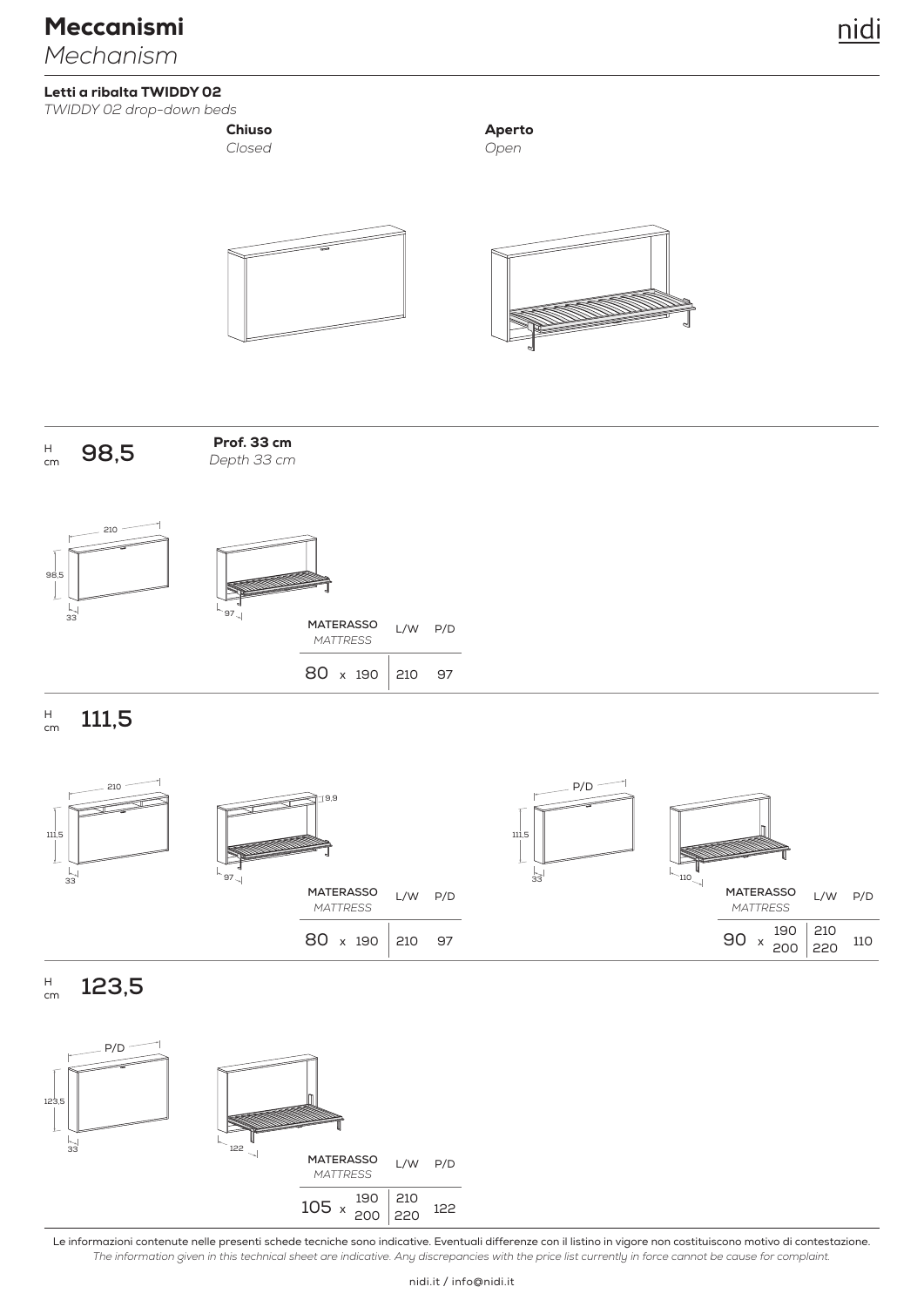### Letti a ribalta TWIDDY 03A

*TWIDDY 03A drop-down beds*

![](_page_2_Figure_4.jpeg)

![](_page_2_Figure_5.jpeg)

![](_page_2_Figure_6.jpeg)

![](_page_2_Figure_7.jpeg)

210 221,3  $\frac{1}{33}$ 

![](_page_2_Picture_9.jpeg)

*Depth 33 cm*

Prof. 33 cm

| <b>MATERASSO</b><br><b>MATTRESS</b> |  |  | $L/W$ $P/D$             |  |
|-------------------------------------|--|--|-------------------------|--|
|                                     |  |  | 80 x 190 210 97         |  |
|                                     |  |  | $90 \times 190$ 210 110 |  |
| $105 \times 190$                    |  |  | 210 122                 |  |

#### **239,6** H cm

![](_page_2_Figure_12.jpeg)

| P/D |  |
|-----|--|

![](_page_2_Picture_14.jpeg)

**257,9** H cm

| $\sim$ 210 $^{-}$ |     |                              |             |  |
|-------------------|-----|------------------------------|-------------|--|
|                   |     | MATERASSO<br><b>MATTRESS</b> | $L/W$ $P/D$ |  |
| 257,9             |     | $80 \times 190$ 210 97       |             |  |
|                   |     | $90 \times 190$ 210 110      |             |  |
| 33                | P/D | $105 \times 190$ 210 122     |             |  |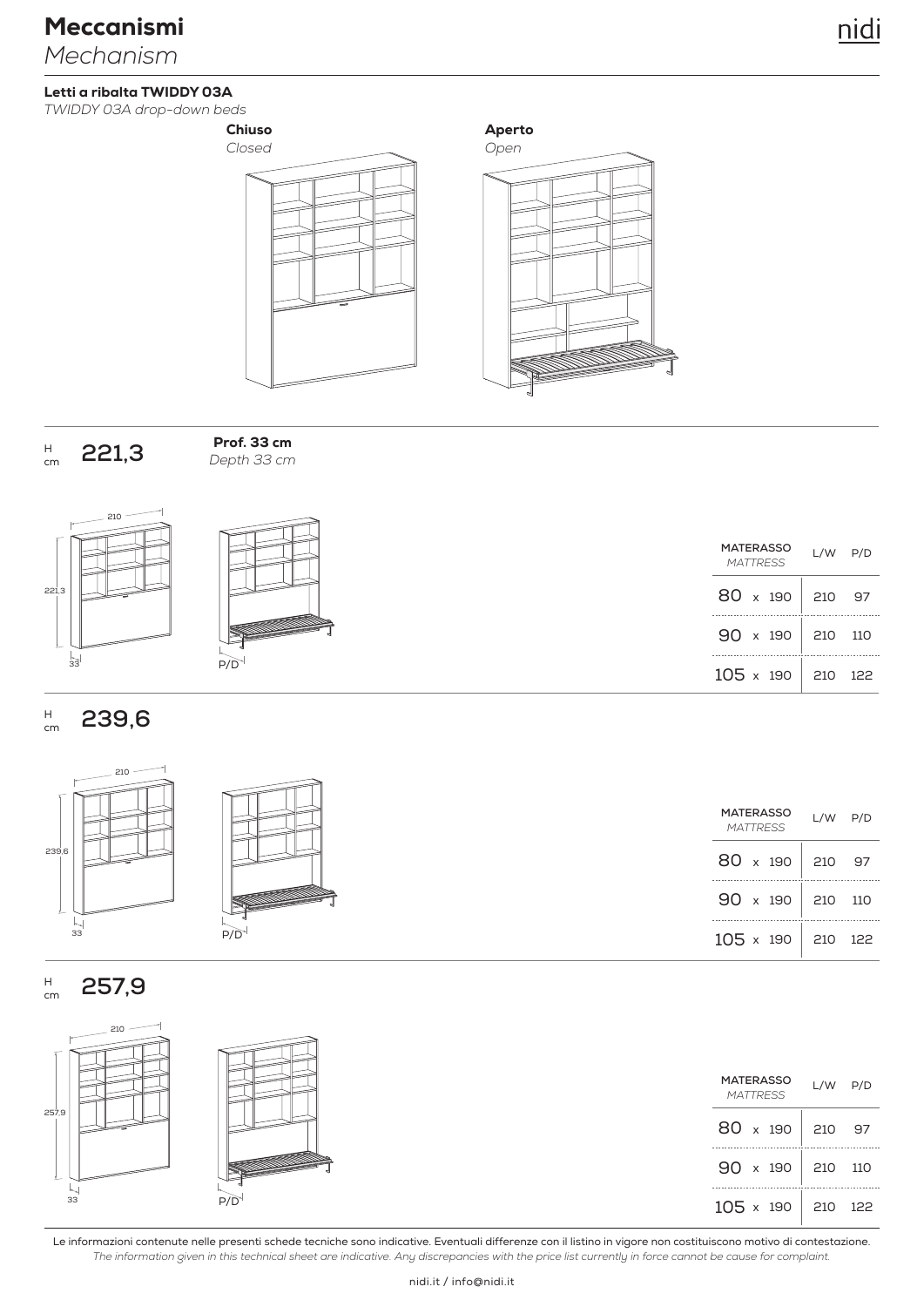### Letti a ribalta TWIDDY 03A

*TWIDDY 03A drop-down beds*

![](_page_3_Figure_4.jpeg)

Aperto

![](_page_3_Figure_6.jpeg)

![](_page_3_Figure_7.jpeg)

22

210

*Depth 58,6 cm* Prof. 58,6 cm

|      |     | MATERASSO<br><b>MATTRESS</b> | $L/W$ $P/D$ |
|------|-----|------------------------------|-------------|
| 1,3  |     | 80 x 190 210 122,6           |             |
|      |     | $90 \times 190$ 210 135,6    |             |
| 58,6 | P/D | $105 \times 190$ 210 147,6   |             |

#### **239,6** H cm

210

![](_page_3_Figure_11.jpeg)

#### **257,9** H cm

 $\rightarrow$ 

|       |     | MATERASSO<br><b>MATTRESS</b> | $L/W$ $P/D$ |  |
|-------|-----|------------------------------|-------------|--|
| 257,9 |     | 80 $\times$ 190              | 210 122,6   |  |
|       |     | $90 \times 190$              | 210 135,6   |  |
| 58,6  | P/E | $105 \times 190$ 210 147,6   |             |  |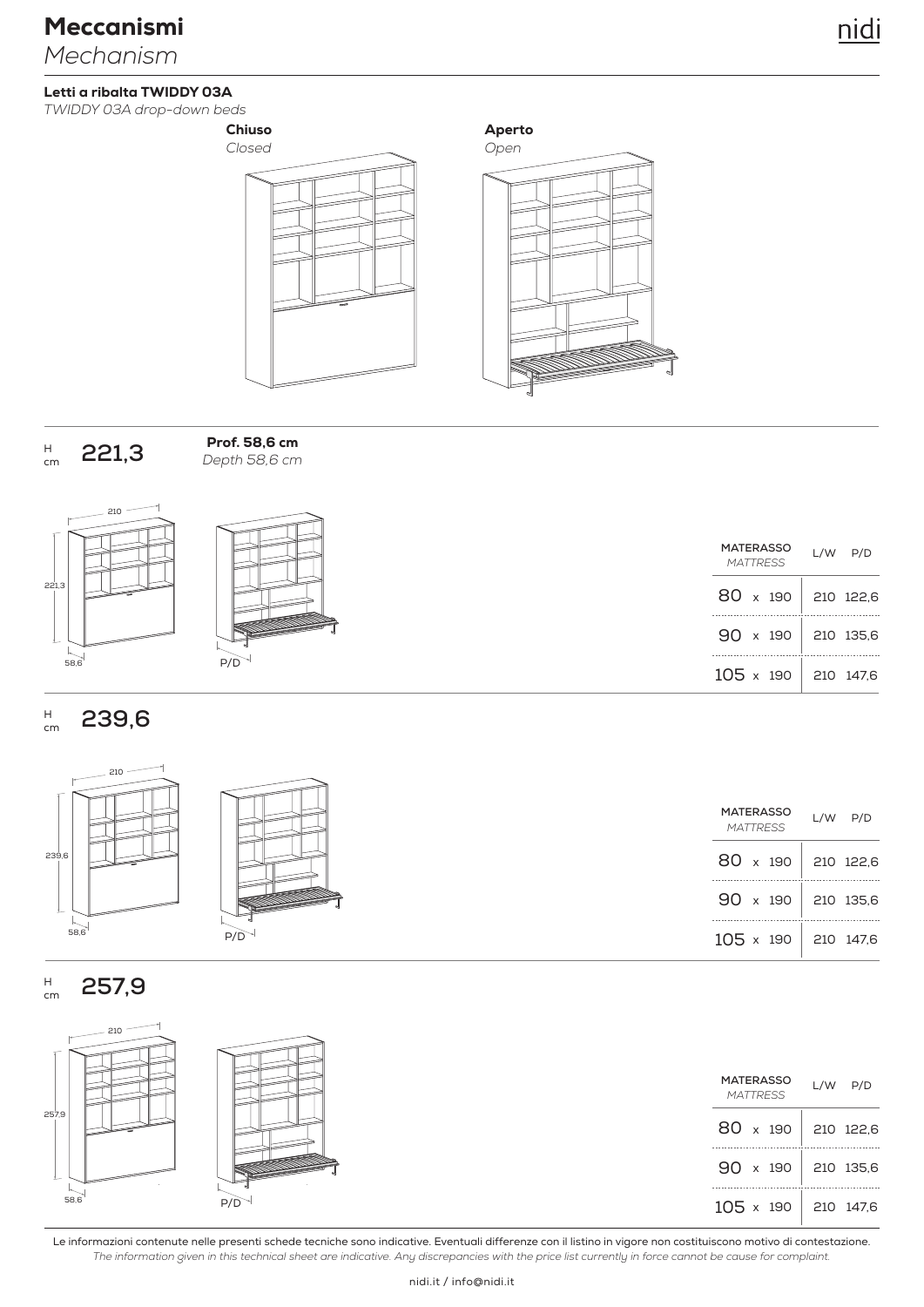### Letti a ribalta TWIDDY 03B

*TWIDDY 03B drop-down beds*

![](_page_4_Figure_4.jpeg)

![](_page_4_Figure_5.jpeg)

![](_page_4_Figure_6.jpeg)

![](_page_4_Figure_7.jpeg)

*Depth 33 cm* Prof. 33 cm

![](_page_4_Figure_9.jpeg)

![](_page_4_Picture_10.jpeg)

| MATERASSO<br><b>MATTRESS</b> | L/W | P/D |
|------------------------------|-----|-----|
| 80.<br>x 190                 | 210 | 97  |

97

P/D

#### **239,6** H cm

![](_page_4_Figure_13.jpeg)

H

![](_page_4_Figure_14.jpeg)

|  | MATERASSO L/W P/D<br><b>MATTRESS</b> |  |
|--|--------------------------------------|--|
|  | 80 x 190 210 97                      |  |

![](_page_4_Figure_16.jpeg)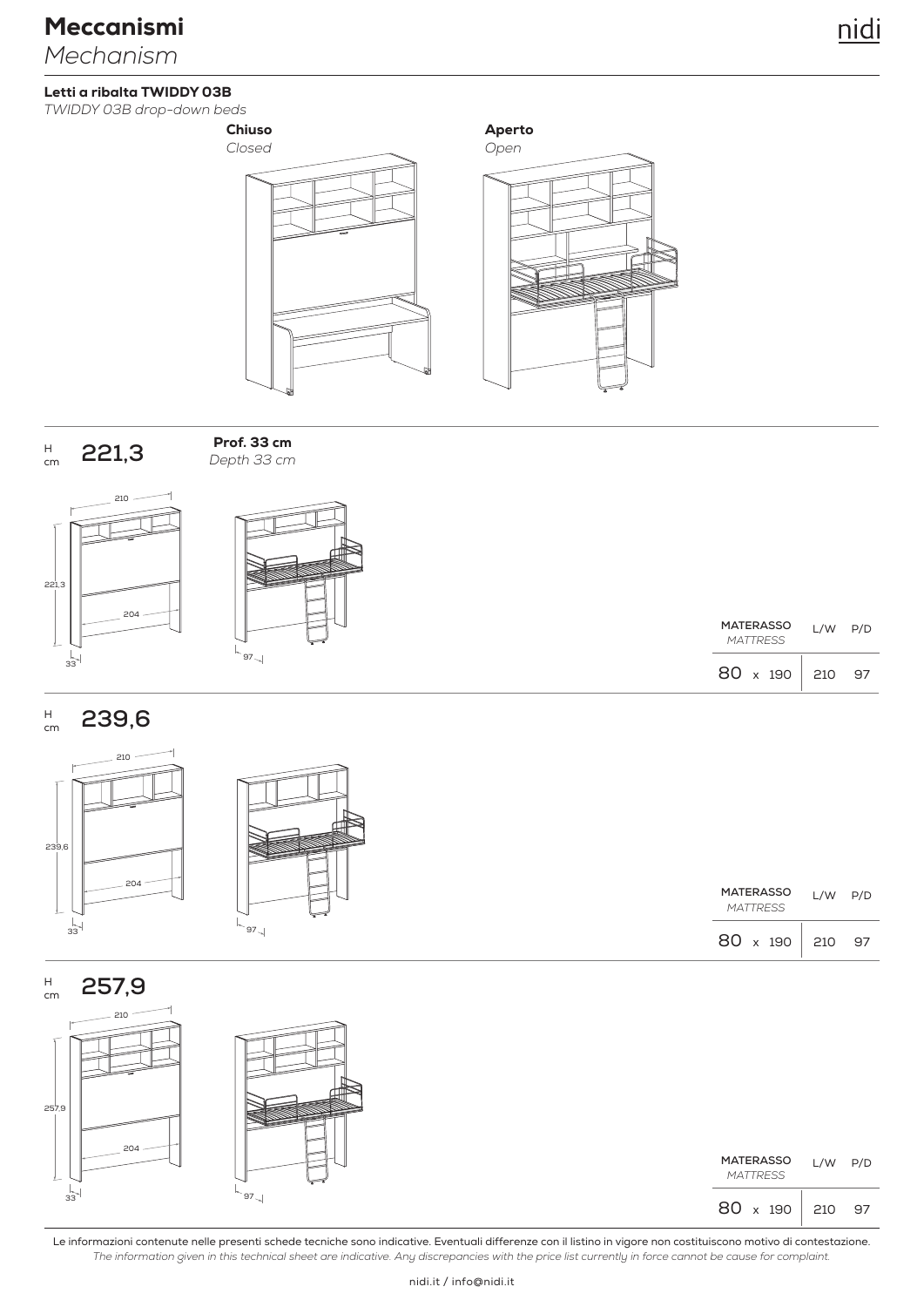### Letti a ribalta TWIDDY 03B

*TWIDDY 03B drop-down beds*

![](_page_5_Figure_4.jpeg)

Aperto

![](_page_5_Figure_6.jpeg)

![](_page_5_Figure_7.jpeg)

*Depth 58,6 cm* Prof. 58,6 cm

![](_page_5_Figure_9.jpeg)

![](_page_5_Figure_10.jpeg)

|                 | MATERASSO       | L/W | P/D       |
|-----------------|-----------------|-----|-----------|
|                 | <b>MATTRESS</b> |     |           |
| $80 \times 190$ |                 |     | 210 122.6 |

#### **239,6** H cm

![](_page_5_Figure_13.jpeg)

![](_page_5_Figure_14.jpeg)

|    | MATERASSO<br><b>MATTRESS</b> | $L/W$ $P/D$ |
|----|------------------------------|-------------|
| 6, | 80 x 190 210 122,6           |             |

![](_page_5_Figure_16.jpeg)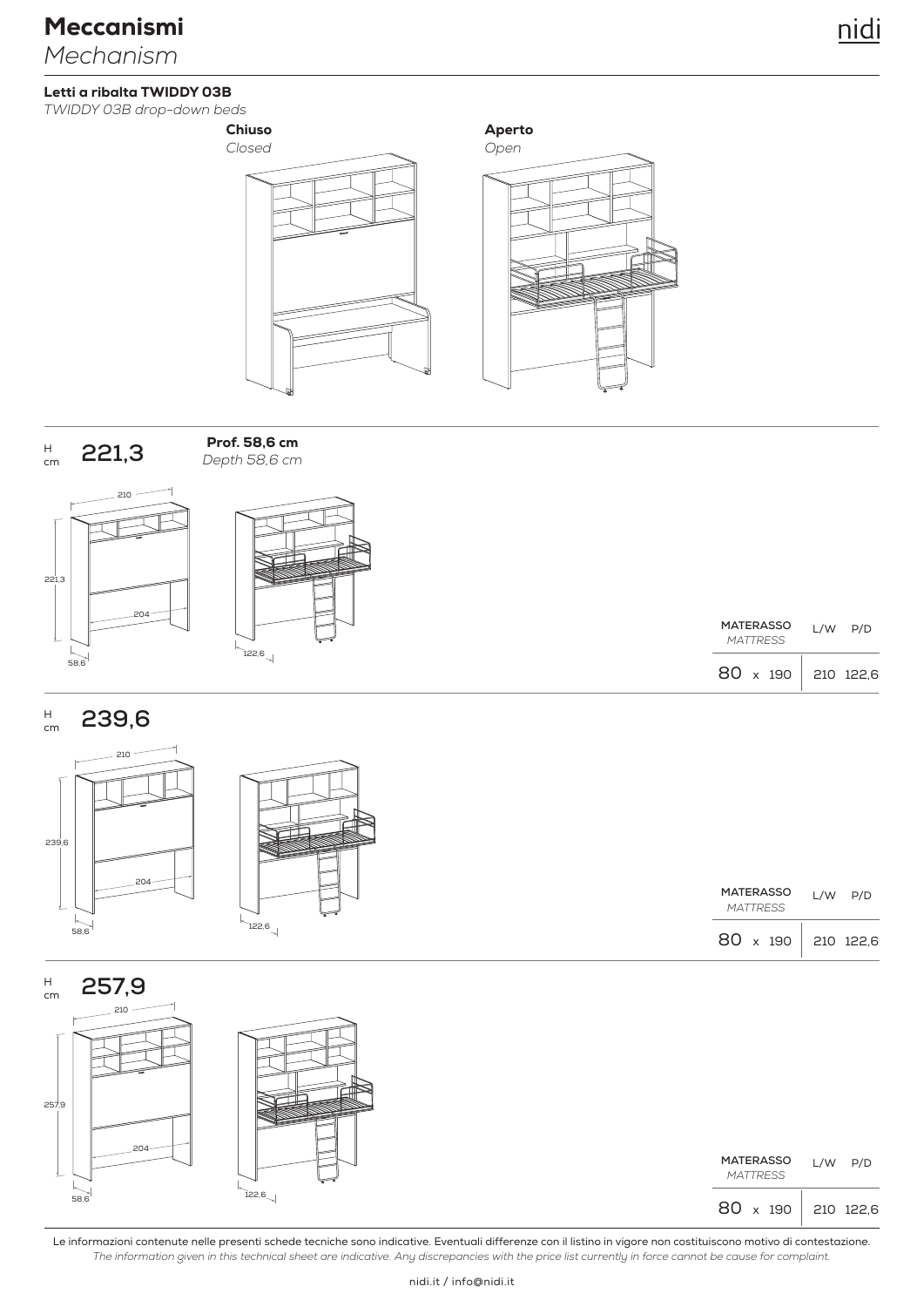*TWIDDY 03C drop-down beds*

![](_page_6_Figure_3.jpeg)

Aperto

![](_page_6_Figure_5.jpeg)

![](_page_6_Figure_6.jpeg)

*Depth 33 cm* Prof. 33 cm

![](_page_6_Figure_8.jpeg)

![](_page_6_Picture_9.jpeg)

| <b>MATERASSO</b> |  | L/W | P/D |    |
|------------------|--|-----|-----|----|
| <b>MATTRESS</b>  |  |     |     |    |
| $80 \times 190$  |  |     | 210 | 97 |

#### **239,6** H cm

![](_page_6_Figure_12.jpeg)

![](_page_6_Figure_13.jpeg)

|    | MATERASSO<br><b>MATTRESS</b> | $L/W$ $P/D$ |  |
|----|------------------------------|-------------|--|
| 97 | 80 x 190 210 97              |             |  |

![](_page_6_Figure_15.jpeg)